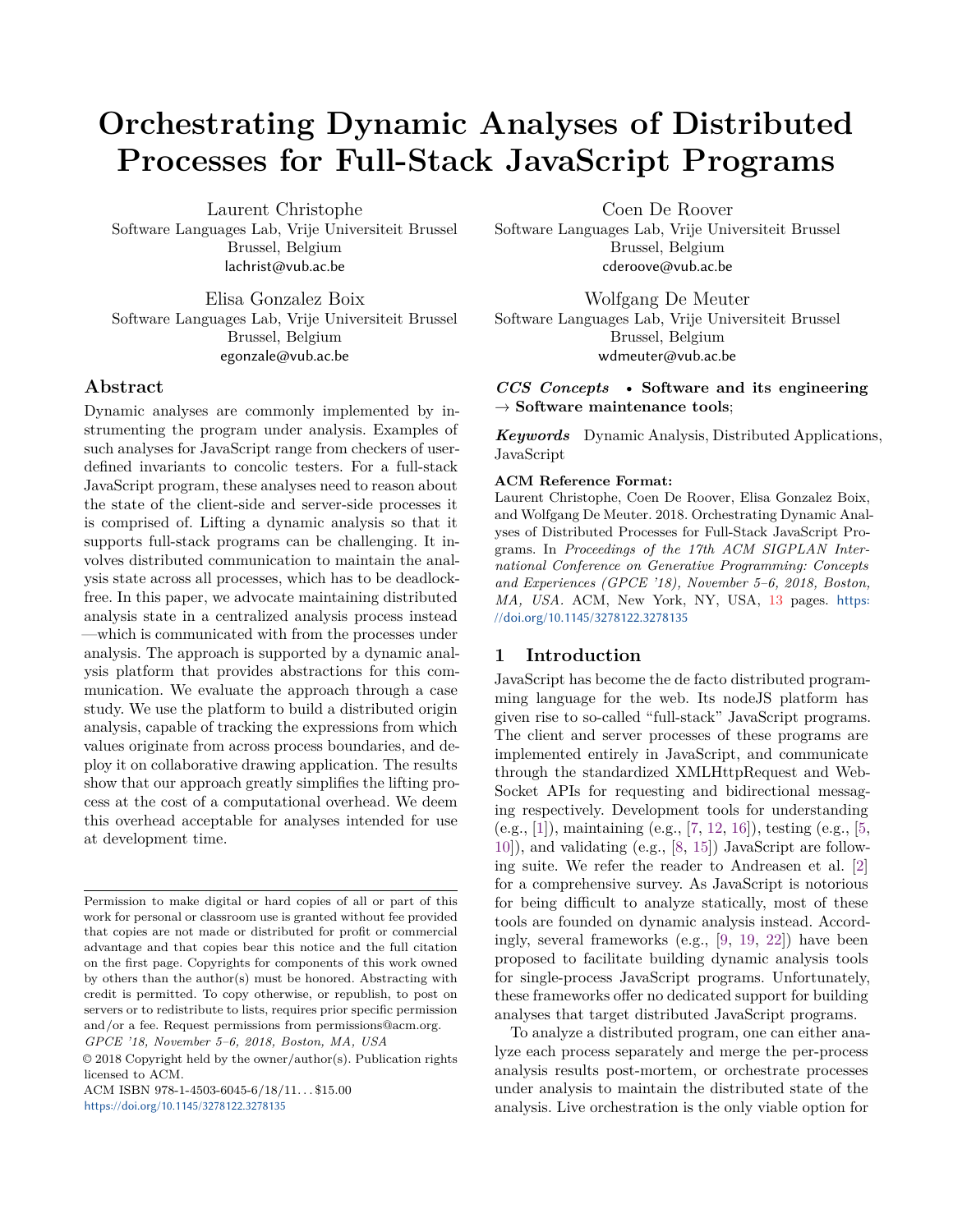analyses that need to intervene in the execution of the distributed program under analysis but it is technically challenging. For instance, when invariants such as "a user cannot be logged in via more than one client" need to be enforced across the clients of a stateless (RESTful) server. This would require instrumenting each client process so that the state of the invariant is checked with the other clients upon every request to the server. A technical challenge for the analysis developer to overcome is that the client process should not resume its execution before its request has been green-lighted, but should remain responsive to incoming communication from other clients that need to check the invariant. It is error-prone and a duplication of effort to task every analysis developer with ensuring that this orchestration is deadlock-free.

In this paper, we propose an approach —supported by a dynamic analysis platform with a distinct architecture that facilitates building dynamic analyses for distributed JavaScript applications. An analysis implemented according to this approach features a centralized analysis process that is shared data from each process under analysis. The analysis developer intervenes in the execution of these processes through *remote references*, which are abstractions for interacting with objects located in remote processes.

The contributions of this paper are three-fold:

- *•* We propose an approach to building dynamic analyses that facilitates supporting the analysis of distributed programs. The approach advocates maintaining distributed analysis state in a centralized analysis process which is communicated with from the processes under analysis. We motivate this architecture through a running example of an analysis that checks a distributed invariant.
- We support this approach by a dynamic analysis platform called aran-remote that provides abstractions for the distributed communication that is required to maintain the analysis state. These abstractions comprise remote procedure calls and remote references. To reduce the accidental complexity that comes with their use, they can be made synchronous via a domain-specific communication protocol and therefore isomorphic to regular procedure calls and regular references respectively. The platform is available as open source software<sup>[1](#page-1-0)</sup> and can be deployed on ECMAScript2015compliant engines, including mainstream browsers and nodeJS.

*•* We evaluate our approach by following it to implement a dynamic analysis that tracks the expressions values originate from across distributed process boundaries, and by comparing this implementation with one on top of aran, a state-of-the-art instrumentation platform for single-process JavaScript programs.

The remainder of this paper is organized as follows. Section [2](#page-1-1) uses a motivating example to illustrate the complexity of manually orchestrating dynamic analysis processes to maintain distributed analysis state. Section [3](#page-3-0) sketches an overview of our approach and the API of the supporting platform architecture that obviates this burden. Section [4](#page-6-0) discusses its implementation for JavaScript on top of the aran instrumentation platform. Section [5](#page-9-0) evaluates our approach by means of a representative distributed dynamic analysis implemented according to it. Section [6](#page-11-4) surveys related work, while Section [7](#page-11-5) concludes the paper.

## <span id="page-1-1"></span>**2 Motivating Example**

We start our exposition with a motivating example that illustrates the difficulties of lifting a dynamic analysis for single-process programs to distributed ones.

#### **2.1 Invariant Checking of a Single-Process nodeJS Application**

Files being written to concurrently are often the cause of bugs in file-manipulating programs. For instance, a log of HTTP requests might become corrupted when two server processes don't concatenate their information to it atomically. Imagine a nodeJS application, app.js, for which the developers implemented a mechanism to prevent files from being opened concurrently. To test their mechanism, the developers built a dynamic analysis on top of ARAN-LOCAL<sup>[2](#page-1-2)</sup>, a tiny wrapper around ARAN<sup>[3](#page-1-3)</sup> which is a state-of-the-art instrumentation platform for single-process JavaScript programs [[9](#page-12-6)]. The analysis inserts run-time checks into the application that detect violations of the invariant "a file should never be opened twice".

<span id="page-1-2"></span><sup>2</sup><https://github.com/lachrist/aran-local>

<span id="page-1-3"></span><sup>3</sup><https://github.com/lachrist/aran>

<span id="page-1-0"></span><sup>1</sup><https://github.com/lachrist/aran-remote>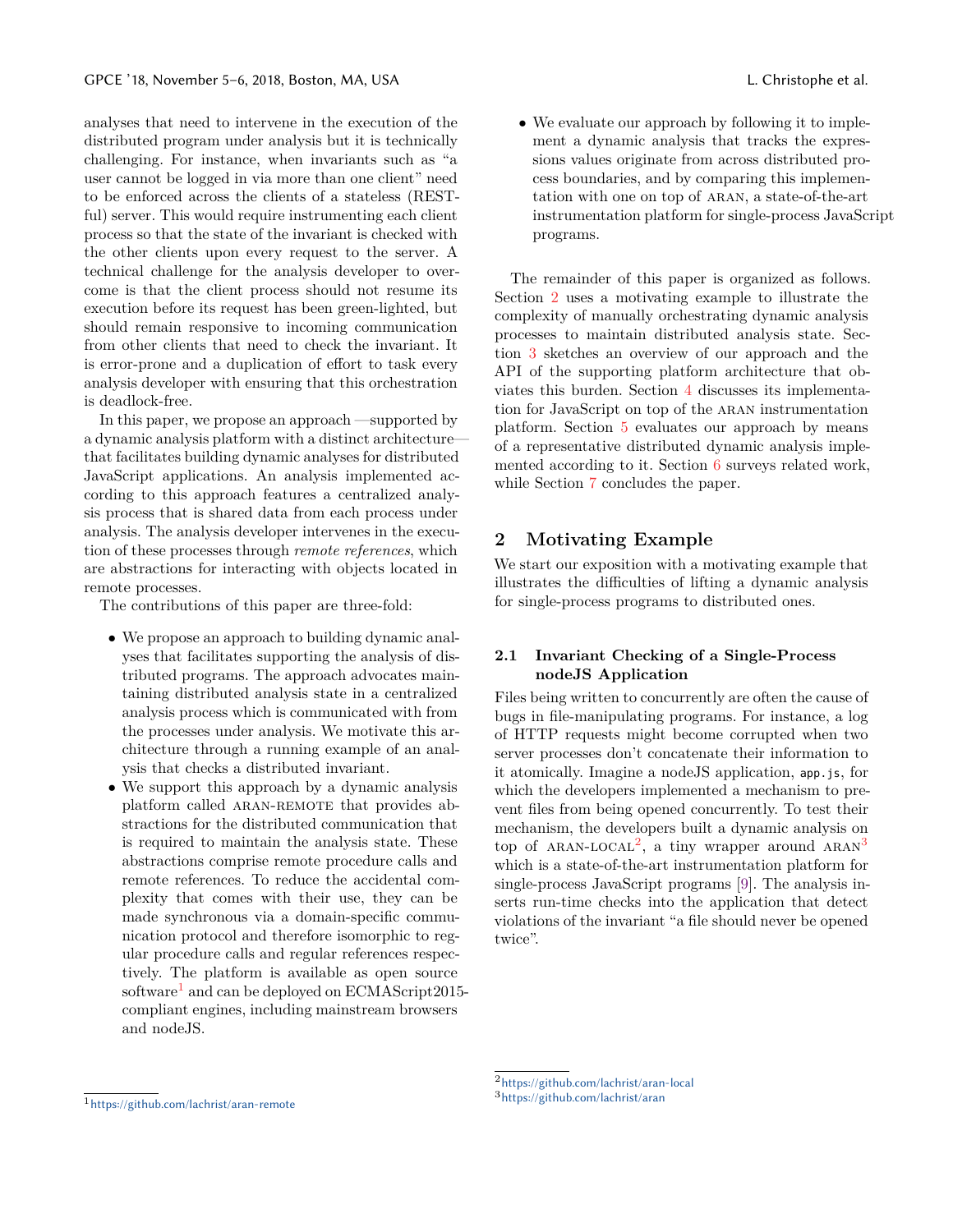<span id="page-2-0"></span>Orchestrating Dynamic Analysis of Distributed Processes for … GPCE '18, November 5–6, 2018, Boston, MA, USA

```
1 // aran-local-node --analysis=analysis.js -- app.js
2 const fs = require("fs");
3 const acorn = require("acorn");
4 module.exports = (options, callback) => {
5 const fdpaths = () => fs.readdirSync("/proc/self/fd")
6 .map((fd) => fs.readlinkSync("/proc/self/fd/"+fd));
7 const invoke = (obj, key, args) => {
8 if (obj === fs \&& key === "open")
9 if (fdpath().includes(args[0]))
10 throw new Error("File already opened");
11 return obj[key](...args);
12 };
13 callback(null, {parse:acorn.parse, advice:{invoke}});
14 };
```
**Listing 1.** Analysis for single-process app.js

Listing [1](#page-2-0) depicts the implementation of the analysis. Like other ARAN-LOCAL analyses, it is implemented by asynchronously returning a *parse function* and an *advice object* (line 13). The parse function indicates which files of the application should be instrumented. When this function returns a falsy value, ARAN-LOCAL will leave the file untouched. Otherwise, the function should re-turn an <u>ECMAScript Tree<sup>[4](#page-2-1)</sup></u>. The advice object exposes user-defined functions called *traps* which will be called at run time from the instrumented code. For instance, the method invocation  $o[k](x1, x2)$  could be transformed 15 by ARAN into the expression ADVICE.invoke(o, k, [x1, x2], 123). The last argument passed to the trap function is always an integer that uniquely identifies the corresponding ESTree node in the original file.

For this analysis, the developers wanted to analyze their entire application, so they parsed each of its files using the npm module ACORN (lines 3 and 13). Knowing that their application always manipulates files by first invoking  $fs.open^5$  $fs.open^5$ , they only had to define a trap for method invocations. The trap tests whether the invocation would lead to a file being opened twice. An exception is thrown when this is the case. Otherwise, the invocation is executed.

#### **2.2 Naive Invariant Checking of a Distributed nodeJS Application**

To improve its performance, the developers of our hypothetical application decided to distribute it across two nodeJS processes: app1.js and app2.js. The application's invariant "a file should never be opened twice" should now be respected across all of the application's processes. To lift their analysis to distribution, the developers have little choice but to deploy an aran-local analysis on each of the processes of the application under analysis —in the remainder of this paper, we will refer to these processes as *target processes*— and to perform inter-process communication. They decide to carry

out this communication using HTTP requests and Web-Socket messaging. These technologies require a standard client-server model. Listing [2](#page-2-3), the client, is an analysis instance which is deployed for each of the target processes. Listing [3](#page-3-1), the server, handles both HTTP requests and WebSocket connections originating from the analysis instances.

```
1 // aran-local-node --host=localhost:8000
    2 // --analysis=client-analysis.js
                         -- appl.js
     const fs = require("fs");
     5 const acorn = require("acorn");
     6 const XMLHttpRequest = require("xmlhttprequest").XMLHttpRequest;
     const WebSocket = require("ws");
 8 module.exports = ({argm:{host}}, callback) => {
9 const fdpaths = () => fs.readdirSync("/proc/self/fd")
         .map((fd) => fs.readlinkSync("/proc/self/fd/"+fd));
11 const websocket = new WebSocket("ws://"+host);
12 websocket.onmessage = () => { websocket.send(fdpaths()) };
       const invoke = (obj, key, args) => {
         if (obj == fs & key == "open") {
           15 const request = new XMLHttpRequest();
           16 request.open("GET", "http://"+host+"/"+args[0], false);
           request.send():
           if (request.status == 403)
             19 throw new Error("File already opened");
20 }
21 return obj[key](...args);
       \lambda:
23 websocket.onopen = () \Rightarrow {
24 callback(null, {parse:acorn.parse, advice:{invoke}});
      \};
    \};
```
Listing 2. Client-side analysis for distributed app.js

Aside from its use of the npm modules XMLHTTPREquest and ws, Listing [2](#page-2-3) is similar to Listing [1](#page-2-0). Line 11 uses ws to establish a WebSocket connection over which the server will push requests for information about the files that are currently open by the client process. Lines 15, 16, and 17 use XMLHTTPREQUEST to perform a synchronous HTTP request to the server for its approval of the opening of the file. Note that this HTTP request has to be performed synchronously as its result is required to decide whether to continue with the invocation or to throw an error.

<span id="page-2-1"></span><sup>4</sup><https://github.com/estree/estree>

<span id="page-2-2"></span><sup>5</sup>[https://nodejs.org/api/fs.html#fs\\_fs\\_open\\_path\\_flags\\_mode\\_callback](https://nodejs.org/api/fs.html#fs_fs_open_path_flags_mode_callback)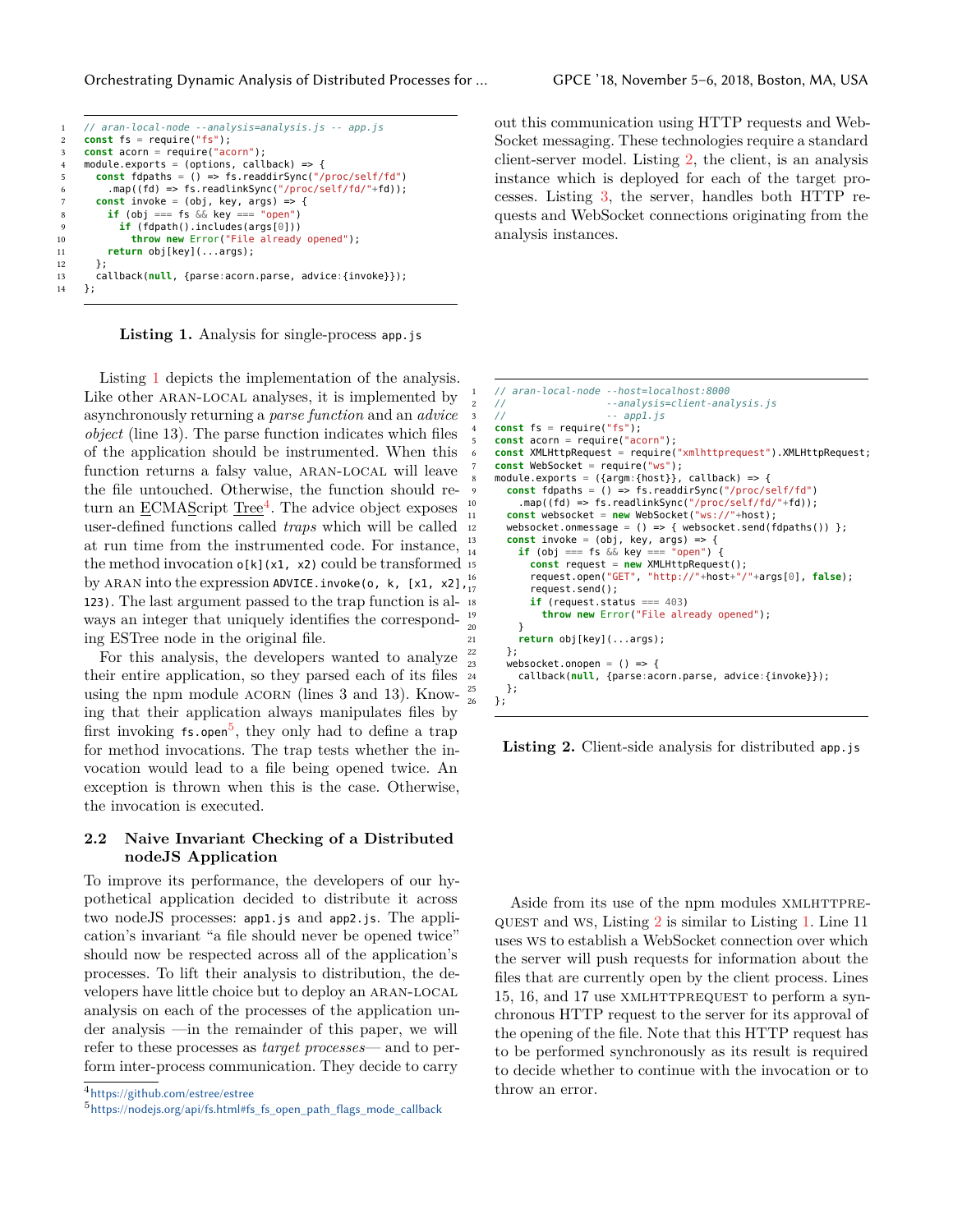```
1 // node server-analysis.js 8000
2 const wss = new require("ws").Server({
3 noServer: true,
4 clientTracking: true
5 });
6 const server = require("http").createServer();
7 server.on("request", (request, response) => {
8 let counter = wss.clients.length;
9 const onresponse = (fdpaths) => {
10 if (fdpaths.includes(request.url))
11 response.writeHead(403);
12 if (!--counter)
13 response.end();
14 };
15 for (client of wss.clients) {
16 client.send("push-request");
17 client.once("message", handler);
18 }
19 \quad \frac{1}{2}20 server.on("upgrade", wss.handleUpgrade.bind(wss));
21 server.listen(process.argv[2]);
```
Listing 3. Server-side analysis for distributed app. is

Listing [3](#page-3-1) depicts the server-side of our analysis; an HTTP server that can handle WebSocket connections. Incoming HTTP requests indicate that one of the application's processes is about to open a file. To decide whether such an operation is allowed, the server broadcasts a push request on line 16 to all of the application's processes for information about their currently-opened files, *including the one from which the HTTP request originated*. If the requested file has already been opened by any of the application's processes, the response's status will be set to 403.

Unfortunately, the communication between Listing [2](#page-2-3) and Listing [3](#page-3-1) is prone to a deadlock. In an event-driven language such as JavaScript, synchronous communication is typically implemented in a blocking manner by preventing the virtual machine to process any new event in the event queue. This behavior is important to satisfy the *run-to-completion*<sup>[6](#page-3-2)</sup> requirement, which states that an event must be completely processed before processing the next one. So while the client analysis is waiting for the server's response, the websocket's onmessage event handler cannot be triggered which precludes the server from ever responding. The developers could rewrite their client analysis so that it first performs the verification with its own locally opened file. This would free the server from performing loopback push requests to client analyses. However, this modification would not entirely prevent deadlocks, as two client analyses could perform synchronous request past each-other and remain blocked forever.

Our motivating example serves to illustrate two challenges in building dynamic analyses for distributed Java-Script applications: (i) *It is difficult for analysis developers and error-prone to maintain distributed analysis*

<span id="page-3-2"></span><sup>6</sup><https://developer.mozilla.org/en/docs/Web/JavaScript/EventLoop>

*state.* Indeed, to reason about the state of the example application, its per-process analysis instances need to communicate and synchronize with each other. As distributed programming is notoriously hard, this alone already motivates the need for dedicated support for lifting an analysis from single-process programs to programs consisting of distributed processes. (ii) *Existing JavaScript instrumentation platforms can be used to build analyses for distributed programs, but it often involves a combination of synchronous and asynchronous distributed communication.* Asynchronous communication has become the norm for JavaScript. However, as analyses often have to take decisions about and intervene in the execution of JavaScript code, using synchronous communication in their implementation is unavoidable. The potential for deadlocks only exacerbates the need for support in lifting analyses to distributed programs.

#### <span id="page-3-0"></span>**3 Overview**

We now provide an overview of the design decisions taken for our platform architecture, and illustrate how these help overcome the challenges illustrated through the motivation example.

#### **3.1 Design Decisions**

*Source code instrumentation* We want our platform architecture to support deployment on mainstream configurations of distributed JavaScript programs. In general, dynamic analyses can be implemented by modifying either the JavaScript runtime or by instrumenting the target program. Relying on a modified runtime facilitates overcoming restrictions imposed by the target language, but it renders the analysis dependent on a specific runtime rather than the language specification. There are several of such runtimes for JavaScript, and they all are fast-evolving. For sustainability reasons, we therefore opt for our analysis platform to rely exclusively on source code instrumentation instead.

*Online (vs post-mortem) analysis* We want our platform architecture to be sufficiently flexible to support both the *post-mortem* and the *online* strategies for performing dynamic analysis. The post-mortem strategy involves two phases: the target program is first instrumented and executed to produce a trace, from which the conclusions of the analysis are computed in a subsequent step. The online strategy, in contrast, advocates using a single phase in which the analysis' conclusions are computed while the instrumented program under analysis is executed. Platforms that only support postmortem analyses cannot be used to build an online analysis. However, platforms that support online analyses can still be used to build a post-mortem one by simply having the analysis log operations to a trace at run time.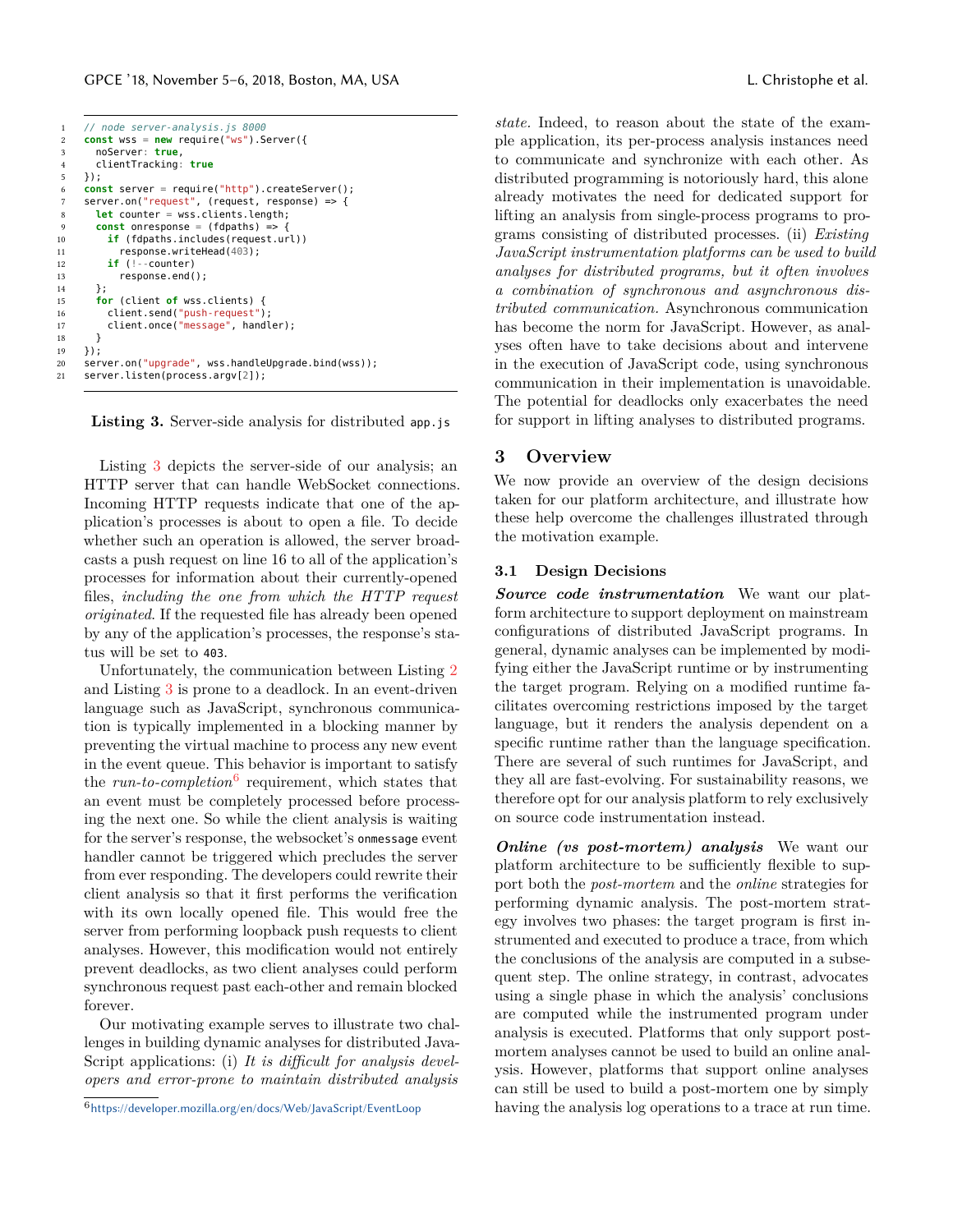<span id="page-4-0"></span>

**Figure 1.** Two distribution models: distributed local advices (left) and centralized remote advice (right).

As both strategies have their merits, we want to leave the choice to analysis developers and opt for an online framework.

*Non-distributed analysis code* Our platform should obviate the accidental complexity that comes with maintaining distributed analysis state. Figure [1](#page-4-0) (left) illustrates the communication required to maintain this state for the motivating example of Section [2.](#page-1-1) This required the analysis developers to implement analysis-specific distributed communication code. This burden could be alleviated if the analysis code were executed on a single process. Figure [1](#page-4-0) (right) depicts a straightforward way of realizing this vision: developer-provided code is evaluated in a single, centralized process that receives information from the distributed processes of the application under analysis. The distributed communication code is generated by the platform itself.

*Remote references* We want our platform to facilitate lifting analyses built on top of existing online dynamic analysis platforms from single-process to distributed JavaScript programs. Those platforms not only provide APIs for interacting with objects from the target program itself, but also for instantiating and injecting new objects in its execution. For instance, to intercept the creation of a closure and substitute a wrapper for it which will perform analysis-specific computations before delegating to the wrapped original. To support such functionality for distributed processes, the platform should provide a means for the centralized analysis process to refer to and interact with objects located in any of the target's processes, as well as inject references to its own objects into the target processes. We opt to provide remote references as an abstraction to this end.

We summarize our design decisions as follow. Our platform architecture relies exclusively on source code instrumentation to maximize its applicability. It offers an online API which is more flexible than a post-mortem API. It obviates the need for analysis developers of having to write distributed code. And finally, it uses remote references for mimicking the API of existing online

instrumentation platforms for single-process JavaScript programs.

#### **3.2 Revisiting the Motivating Example**

We now introduce the API of the resulting platform by revisiting our motivating example. We opt to mimic the API of the previously-introduced ARAN-LOCAL platform. Analysis developers therefore implement their analysis as a module with a parse function and an advice object as before. The platform supports both synchronous and asynchronous implementation styles.

Listing [4](#page-5-0) depicts the result of lifting Listing [1](#page-2-0) to distributed programs using our asynchronous API (left) and using our synchronous API (right). We discuss the asynchronous version first.

*Asynchronous API* The asynchronous version of a distributed analysis module should export an asynchronous function (i.e., a function that returns a promise) that will be called by the platform with a remote object (line 6). This object can be seen as a distribution-ready version of JavaScript's global Reflect object which implements the meta-object-protocol. In contrast to Reflect, remote's methods properly handle remote references and return promises. The promise returned by the exported function should resolve to another asynchronous function (line 17). For every process of the distributed program under analysis, this function will be called once with a remote reference to their respective global objects. As in aran-local, the final value returned by the analysis file should be a parse function and an advice (line 22). The parse function remains synchronous but the advice should contain only asynchronous functions.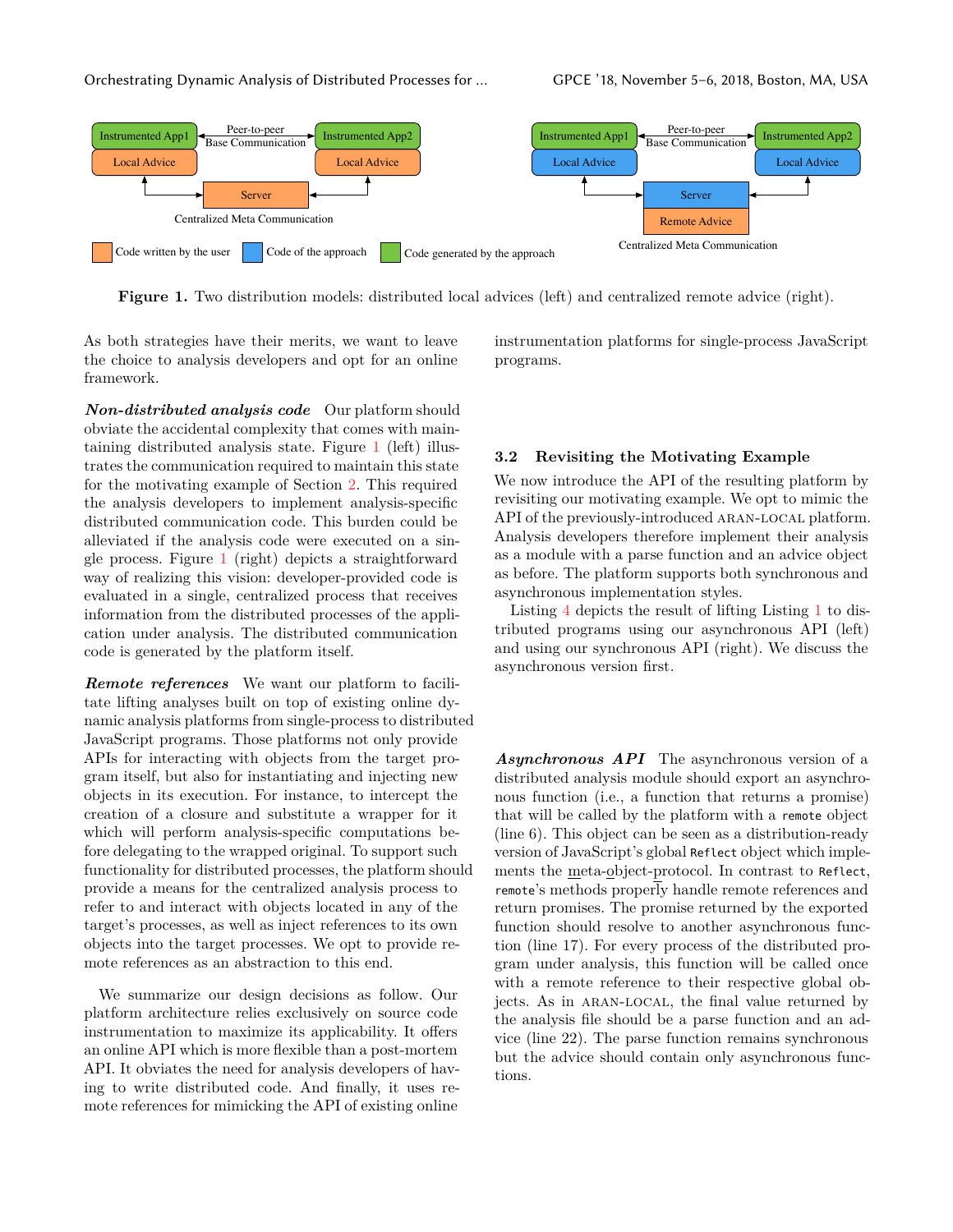```
1 // aran-remote --port=8080 --async-analysis=async-analysis.js
2 // aran-remote-node --host=8080 -- app1.js
3 // aran-remote-node --host=8080 -- app2.js
4 const acorn = require("acorn");
5 const includes = (x) => (xs) => xs. includes(x):
 6 module.exports = async ({remote}) => {
7 const fss = [1];
8 const fdpaths = async (fs) => await Promise.all(
9 (await remote.invoke(fs, "readdirSync", ["/proc/self/fd"]))
10 .map((fd)=>remote.invoke(fs,"readFileSync",["/proc/self/fd/"+fd])));
11 async function invoke (obj, key, args) {
12 if (obj === this._fs && key === "open")
13 if ((await fss.map(fdpaths)).some(includes(args[0])))
14 throw new Error("File already opened");
15 return await remote.invoke(obj, key, args);
16   }
17 return async ({global}) => {
18 const process = await remote.get(global, "process");
19 const mainModule = await remote.get(process, "mainModule");
20 const fs = await remote.invoke(mainModule, "require", ["fs"]);
21 fss.push(fs);
22 return {parse:acorn.parse, advice:{_fs:fs,invoke}};
23 };
24 };
                                                                                // aran-remote --port=8080 --sync-analysis=sync-analysis.js
                                                                                // aran-remote-node --host=8080 -- app1.js
                                                                                // aran-remote-node --host=8080 -- app2.js
                                                                                const acorn = require("acorn");
                                                                                const includes = (x) => (xs) => xs. includes(x):
                                                                                module.exports = ({}) => {
                                                                                  const fss = [1];
                                                                                  const fdnaths = (fs) =>
                                                                                    fs.readdirSync("/proc/self/fd")
                                                                                    .map((fd) => fs.readlinkSync("/proc/self/fd/"+fd));
                                                                                  function invoke (obj, key, args) {
if (obj === this._fs && key === "open")
                                                                                      if (fss.map(fdpaths).some(includes(args[0])))
                                                                                        throw new Error("File already opened");
                                                                                    return obj[key](...args);
                                                                                  }
                                                                                  return ({global}) => {
                                                                                    const process = global.process;
                                                                                    const mainModule = process.mainModule;
                                                                                    const fs = mainModule.require("fs");
                                                                                    fss.push(fs);
                                                                                    return {parse:acorn.parse, advice:{_fs:fs,invoke}};
                                                                                  };
                                                                                };
```
Listing 4. Analysis addressing the motivating example; asynchronous style (left) and synchronous style (right).

```
1 app1 >> trap-invoke(app1#1, "open", ["f.txt","a",app1#2])<br>2 app1 << invoke(app1#1. "readdirSync". ["/proc/self/fd"])
  2 app1 << invoke(app1#1, "readdirSync", ["/proc/self/fd"])
3 app1 >> success(["0", "1", "2"])
 4 app1 << invoke(app#1, "readlinkSync", ["/proc/self/fd/0"])
  5 app1 << invoke(app#1, "readlinkSync", ["/proc/self/fd/1"])
6 app1 << invoke(app#1, "readlinkSync", ["/proc/self/fd/2"])
 7 appl >> success("tty-pipe#0")<br>8 appl >> success("tty-pipe#1")
 8 app1 \gg success("tty-pipe#1")<br>9 app1 \gg success("tty-pipe#2")
9 appl >> success("tty-pipe#2"<br>10 app2 << invoke(app2#1, "read
    app2 << invoke(app2#1, "readdirSync", ["/proc/self/fd"])
11 app2 >> success(["0", "1", "2", "3"])
...
15 app2 << invoke(app2#1, "readlinkSync", ["/proc/self/fd/3"])
...<br>19   app2 >> success("f.txt")
20 app1 << failure("File already opened")
```
**Listing 5.** Possible communication performed by Listing [4](#page-5-0) (left).

The main challenge of lifting Listing [1](#page-2-0) to distributed programs is that there is no longer a unique fs module for the entire program under analysis. Indeed, each process under analysis has its own fs object. This accounts for the main differences between Listing [1](#page-2-0) and Listing [4.](#page-5-0) First, the fs variable is replaced by an array fss (line 7) which will contain remote references to the fs object of each process under analysis. Second, the function fdpaths must receive a remote reference to indicate which fs module to use (line 8). Third, the platform's calls to the function returned on line 17 create a new advice for every process under analysis. The \_fs properties of these advices are set to the fs object of their respective process.

Listing [5](#page-5-1) depicts a sample of the communication that our approach performs as it executes Listing [4](#page-5-0) (left). The communication is viewed from the analysis perspective and a single color is assigned to each request/response pair. The communication is triggered when app1 evaluates the instrumented version of fs.open("f.txt", a, cb). On line 1, a synchronous request is sent from app1 to the analysis process for performing a method invocation. The analysis process detects that this invocation will open a new file and calls fdpaths on every fs object present in the program under analysis. As the first fs object belongs to app1, the analysis process performs an asynchronous request back to app1 for performing fs.readdirSync("proc/self/fd") at line 2. Next, on line 3, app1 responds to this last request with the success value ["0", "1", "2"]; its file descriptors. Note that even though the original request in black was synchronous, app1 is still responsive and handle this loopback request. We discuss in Section [4](#page-6-0) our protocol for synchronous yet responsive remote procedure calls. On lines 4–5–6, the analysis pipelines requests for reading each app1's file descriptor. On lines 7–8–9, app1 responds to each of the pipelined request. The same operations are performed for app2 where a conflict is detected at its last file handle. The analysis process then responds the initial request with a failure message at line 20. app1 will convert this failure message into a synchronous error, thus precluding fs.open("f.txt", a, cb) from ever being executed.

*Synchronous API* Our asynchronous API already shields the analysis developer from many of the intricate details of the distributed communication to the centralized analysis process. Our synchronous API completes the abstraction. It differs in that the function to be exported from the analysis module, its returned function, and the advice's methods are no longer asynchronous functions. Also, the remote references for objects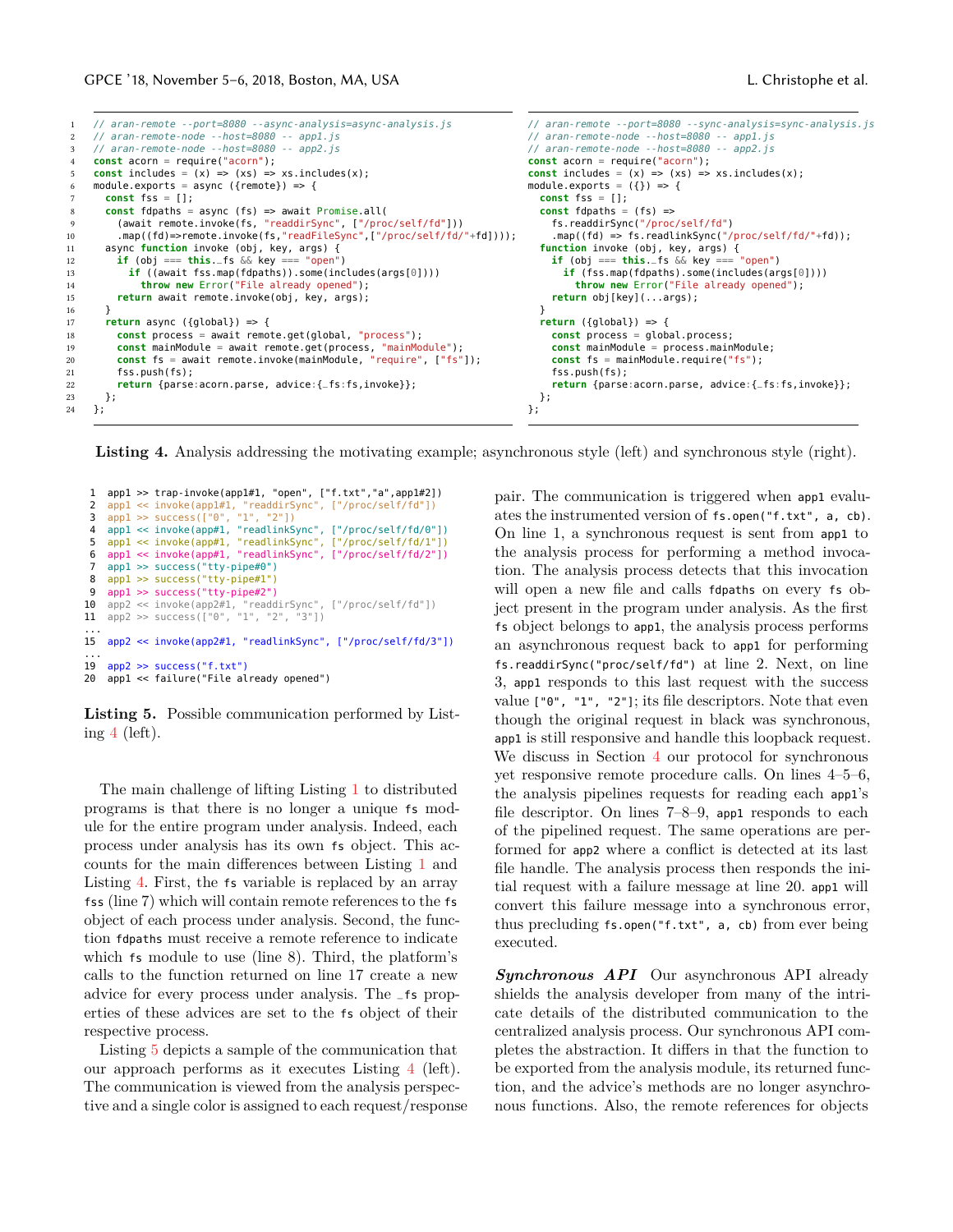<span id="page-6-2"></span>Orchestrating Dynamic Analysis of Distributed Processes for … GPCE '18, November 5–6, 2018, Boston, MA, USA



**Listing 6.** Asynchronous (center) and synchronous (right) communication to the analysis process in a program that adds a counter button to the DOM (left).

located on the processes under analysis can be manipulated synchronously and do not require the remote object. In that, they are isomorphic to regular JavaScript references. Listing [4](#page-5-0) (right) depicts our synchronous distributed analysis for the motivating example. It is a direct line-by-line translation of the corresponding asynchronous version on the left. The two distributed analyses behave the same, except that the synchronous one does not pipeline readlinkSync requests and does not use the shorthand invoke but rather the standard MOP operations get and apply.

We conclude this section by comparing the merits of the two APIs. The synchronous version of the distributed analysis is not polluted by asynchronous noise and it looks more akin to the analysis for single-process programs we started from. However, the synchronous API hides the distribution so well that the analysis developer may forget that some values are remote references and that performing MOP operations on them is costly. Our asynchronous API provides more control over the analysis performance at the cost of a slightly more complex lifting. Regardless, both APIs shield the analysis developer from distributed programming concerns at the cost of a high communication load. For instance, it took 10 request/response pairs for our analysis to figure out the file conflict. At production-time this would not be acceptable, but our platform architecture is meant for building development-time analyses and tools.

### <span id="page-6-0"></span>**4 Implementation**

We present the open-source prototype designed according to the proposed architecture, and the distributed communication abstractions it leverages: remote references, and a domain-specific protocol for performing synchronous yet responsive remote procedure calls. We motivate the use of synchronous communication in dynamic analyses for distributed JavaScript programs first.

## **4.1 Limitations of asynchronous communication in distributed dynamic analyses**

JavaScript is an event-based synchronous language. It means that events are processed one *after* the other and that, during the processing of an event, expressions are evaluated one *after* the other. Therefore, to avoid blocking the entire JavaScript application, IO operations are performed concurrently via asynchronous-style builtin functions. These functions return before the completion of their underlying IO operation. To obtain the outcome of the IO operation, a callback needs to be registered which will be called with the outcome of the operation. Within browser runtimes, the only IO operations that are not performed this way are synchronous XML-HttpRequests which are discouraged on the main thread because they make the UI unresponsive <sup>[7](#page-6-1)</sup>. Non-legacy use of this synchronous API requires a compelling use case which we provide in this section.

Consider the program in Listing  $6$  (left). The program is intended to add a "counter" button to the Document Object Model. An analysis to verify that the counter is incrementing as expected can be built by intervening with the binary operation on line 9. In our approach, this requires the instrumented program to communicate

<span id="page-6-1"></span><sup>7</sup>https://blogs.msdn.microsoft.com/wer/2011/08/03/why-youshould-use-xmlhttprequest-asynchronously/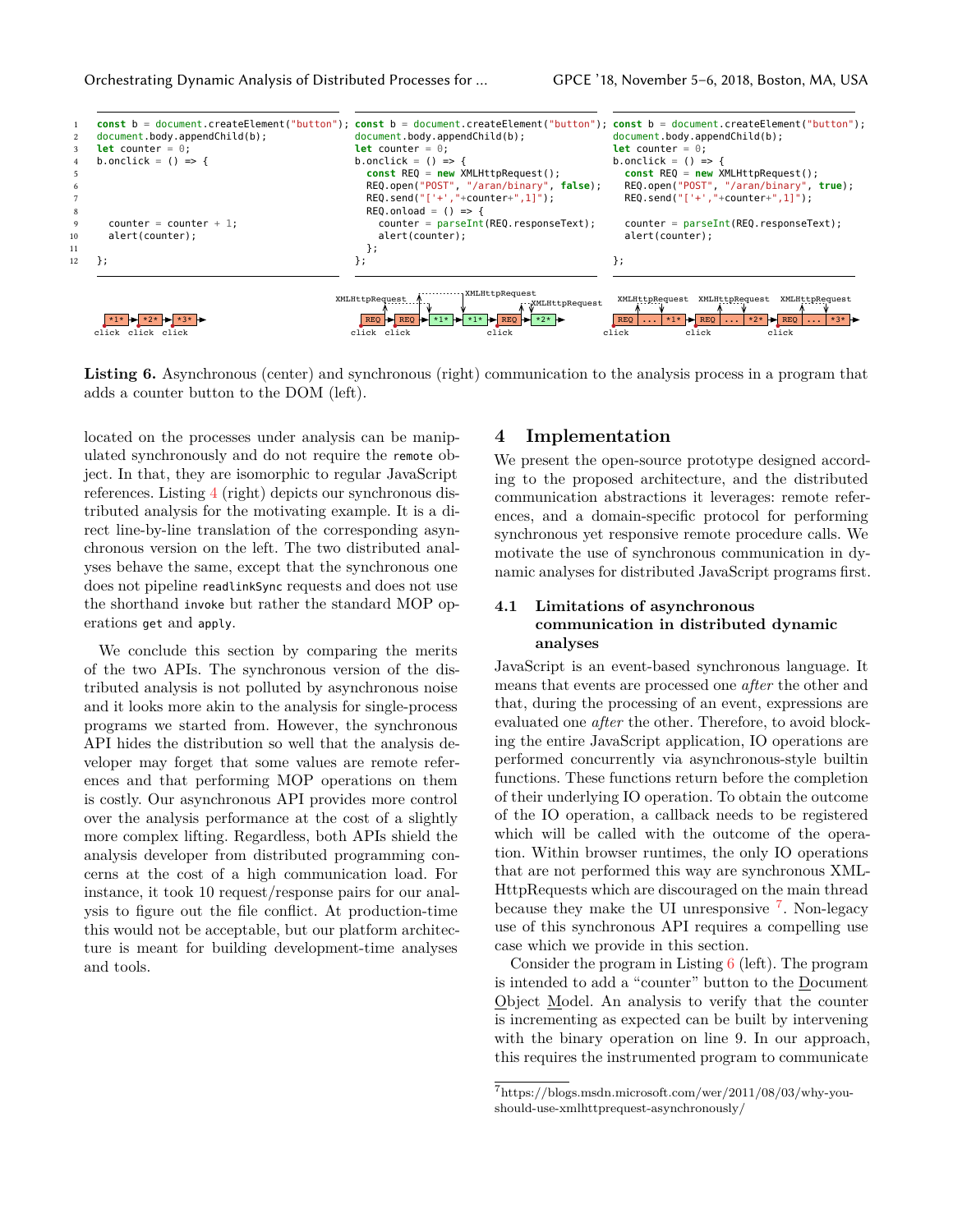<span id="page-7-0"></span>

Listing 7. Server-side (left) and client-side (right) of our synchronous responsive protocol.

with the centralized analysis process. Browser runtimes for JavaScript only provide two communication APIs: XMLHttpRequests which can be either synchronous or asynchronous and WebSockets which are asynchronous bidirectional communication channels. Listing [6](#page-6-2) (center) depicts an instrumented version of the program that uses asynchronous XMLHttpRequests, but the remainder of the discussion is valid for WebSockets too. Lines 5–7 communicate the intention of performing the binary operation to the analysis process, while lines 8–10 register a callback for its value communicated back. Unfortunately, this instrumentation is incorrect. If the user triggers the button in quick succession, the increment might be performed on stale counter values. This because one asynchronous request might be answered after the next has been made. The instrumentation therefore does not preserve the program's original behavior. We broke the run-to-completion principle and this left the counter in an inconsistent state.

Listing [6](#page-6-2) (right) explores the synchronous alternative. Here, the event handler blocks until a request is answered. This instrumentation solves the inconsistency of Listing [6](#page-6-2) (center) but it is prone to deadlocks similar to the ones presented in Section [2](#page-1-1). Indeed, when the target process is waiting for a response it becomes unresponsive and cannot process potential loopback requests from the analysis process.

#### **4.2 Synchronous Responsive Remote Procedure Calls**

We now present our domain-specific protocol for performing synchronous yet responsive remote procedure calls in dynamic analyses for distributed JavaScript programs. Our protocol follows a classic client-server model and relies on three communication channels: 1. A push notification from the client to the server. This channel can be implemented using traditional communication technologies. 2. A ping notification from the server to the client. If the client process is executed on the browser, this can only be implemented via WebSockets. 3. A synchronous pull request from the client to the server. If the client process is executed on the browser, this can only be implemented via synchronous XML-HttpRequests. If the client process is executed on nodejs, we rely on synchronous functions from CHILD PROCESS and fs to perform synchronous inter-process communication.

Listing [7-](#page-7-0)left describes the server-side of our protocol via an ECMAScript2015 module and a pushdown automaton. The automaton models a single client connection whose stack models the size of its mailbox. The stack can contain only two kinds of elements: the initial symbol Z and a marker symbol X. Clients communicate with each other through messages called *mails*. If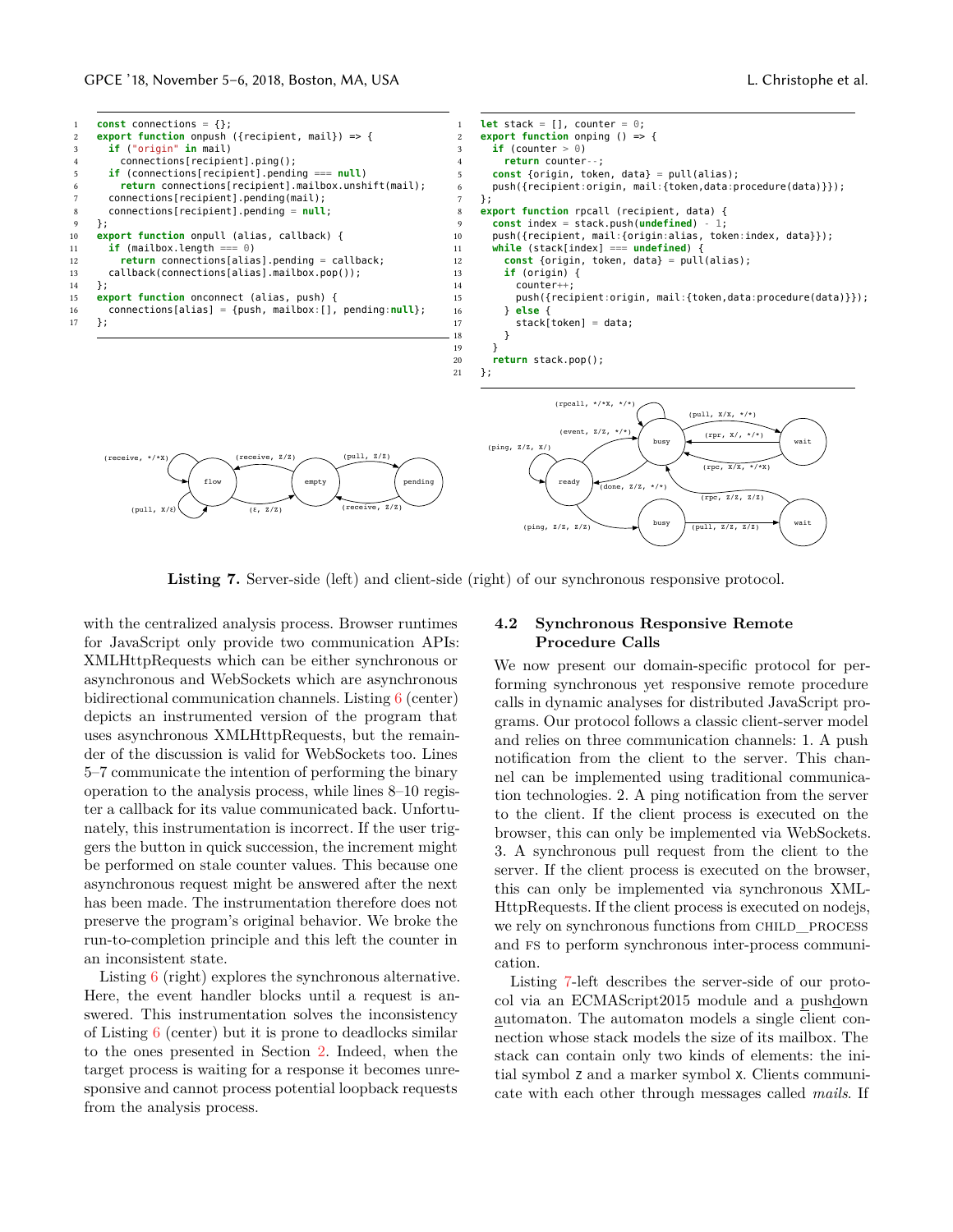a mail contains an origin property, it corresponds to a remote procedure call; else, it corresponds to a remote procedure return. In its initial state (middle state of Listing [7](#page-7-0)-left), a client connection has an empty mailbox. From that state, two transitions may happen: the client may perform a pull request (line 12) or it may receive a mail from another client (line 6). In the first case, the connection enters a pending state (right state of Listing [7](#page-7-0)-left); waiting for a mail to arrive which will be used as a response body to the pull request (line 7). In the second case, the mail received is added to the mailbox and the connection enters a flow state (left state of of Listing [7](#page-7-0)-left). Every subsequent mail received will be added to the mailbox (line 6). Every pull request will remove the oldest mail from the mailbox (line 13). When the mailbox becomes empty again, the connection returns to its initial state. Note that a ping notification is sent to the client whenever the connection receives an rpc mail (line 4).

Listing [7-](#page-7-0)right describes the client-side of our protocol via an ECMAScript2015 module and a 2-stack PDA. The automaton's first stack (called stack in the code) models the size of the client's remote call stack. The automaton's second stack (called counter in the code) models the number of remote procedure calls pulled from the server without a ping. Both stacks have two kinds of elements: the initial symbol Z and a marker symbol X. From the initial ready state, three transitions may happen based on the oldest event in the event queue. (i) The event is not a server ping notification. An event handler registered by the user will be called and the exported function rpcall may be called (line 8). In that case, the client will pull mails from the server up until it receive a matching response. (ii) The event is a ping notification from the server but its corresponding rpc mail was already pulled from the server (test at line 3). This will cause a decrement of the number of rpc mails pulled from the server without a ping (line 4). (iii) The event is a ping notification from the server and its corresponding rpc mail has not yet been pulled from the server (test at line 3). In that case, the mail is pulled from the server and the user-defined procedure is called (line 5-6). At that point we reunite with the first case.

We implemented this communication protocol in an open-source npm module called MELF<sup>[8](#page-8-0)</sup>. Aside from a few optimizations and convenience features, the implementation faithfully follows Listing [7](#page-7-0).

#### **4.3 Remote References**

Listing [4](#page-5-0) showed that the centralized analysis process, of dynamic analyses implemented according to our approach, receives remote references from objects located in the target processes. But as motivated in Section [2,](#page-1-1) analysis developers should also be able to inject remote references to objects located in the analysis process into target processes. Unlike remote references for objects located in the target processes, these last remote references *must imperatively* be isomorphic to regular references because they can be passed to areas of the code that the developer decided to leave un-instrumented. These areas are oblivious to the analysis and will treat analysis remote references as regular references.

First, for remote references to be isomorphic to regular references, they need to be based on a synchronous communication protocol. To avoid deadlocks we use our synchronous yet responsive communication protocol described in the previous section. Second, they need to look like regular objects and implement the JavaScript MOP. This can only be achieved with proxies; a reflection API introduced in ECMAScript2015 [[23\]](#page-12-9). A proxy is defined by two objects: a target object for which the proxy is a substitute and a handler object which implements the MOP for that particular proxy. The methods of a proxy's handler are required to respect some invariants with respect to the proxy's target [[24\]](#page-12-10). For instance, if a property of the target is defined as nonconfigurable and non-writable, invoking the handler's get method on that property should return the value of the target' property. Unfortunately, these invariants do not translate well when the actual target is located on a remote process.

To overcome this problem, we implemented the solution sketched by the author of the proxy API in an open-source npm module called VIRTUAL-PROXY<sup>[9](#page-8-1)</sup>. The solution involves setting a new cache object as target and lazily keeping it in sync with the values returned by the handler's methods. The particularities of our implementation are as follows. First, our implementation does not call user-provided handlers when their result can be deduced from inspecting the cache object. This helps reduce the remote references' communication. Second, our implementation does not require the user-provided handler to implement derived MOP operations such as get, set and has. This simplifies the remainder of our implementation of remote references, which is provided as an open-source npm module called MELF-SHARE $^{10}$  $^{10}$  $^{10}$ .

<span id="page-8-0"></span><sup>8</sup><https://github.com/lachrist/melf>

<span id="page-8-1"></span><sup>9</sup><https://github.com/lachrist/virtual-proxy>

<span id="page-8-2"></span><sup>10</sup><https://github.com/lachrist/melf-share>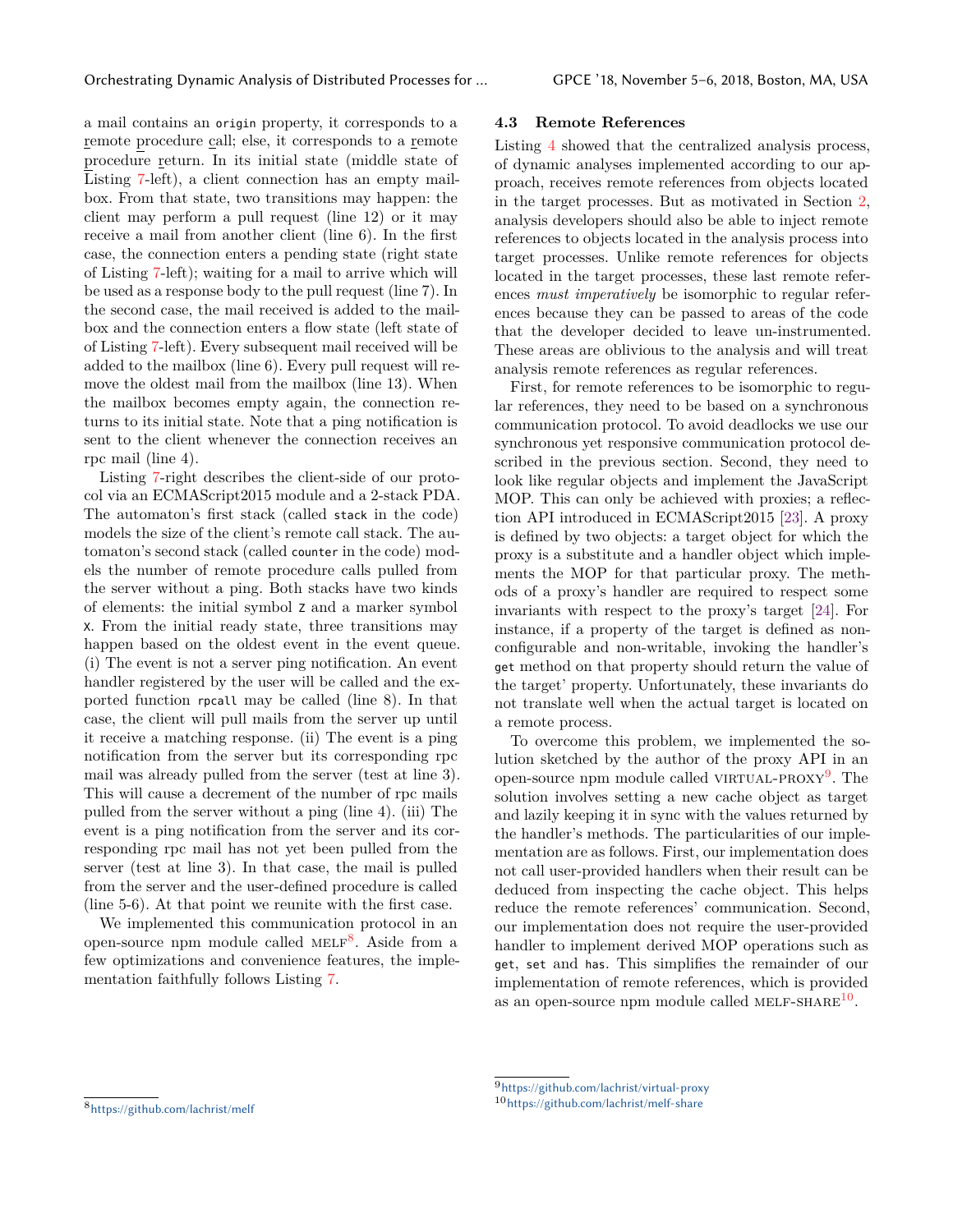$15$ <br> $16$ <br> $17$ 

23 ... 24 ] <span id="page-9-5"></span>At client2@http://localhost:3000/main.js#33:4, context2d.lineTo was called with:

| 1  | ſ                                                          |
|----|------------------------------------------------------------|
|    |                                                            |
| 2  | ſ                                                          |
| 3  | "value": $238.$                                            |
| 4  | "location": "client2@http://localhost:3000/main.js#91:39", |
| 5  | "origin": $\{$                                             |
| 6  | "binary" $"*"$                                             |
| 7  | "left": $\{$                                               |
| 8  | "value": 0.23062015503875968,                              |
| 9  | "location": "client1@http://localhost:3000/main.js#46:10", |
| 10 | "origin": $\{$                                             |
| 11 | "binary": "/".                                             |
| 12 | "left": $\{$                                               |
| 13 | " $value$ ": 238,                                          |
| 14 | "location": "client1@http://localhost:3000/main.js#61:35", |
| 15 | "origin": "mouse.clientX"                                  |
| 16 | },                                                         |
| 17 | " $right"$ : 1032                                          |
| 18 | ł                                                          |
| 19 | },                                                         |
| 20 | "right": 1032                                              |
| 21 | ł                                                          |
| 22 | },                                                         |
| 23 | $\cdots$                                                   |
| 24 |                                                            |
|    |                                                            |

**Listing 8.** Extract from the output of the distributed origin analysis applied to the collaborative Whiteboard example

## <span id="page-9-0"></span>**5 Case Study: Distributed Origin Analysis**

We now evaluate how well ARAN-REMOTE supports lifting dynamic analyses that perform *shadow execution*. Such analyses attach analysis-specific information to the program's actual values, for instance to perform information flow analysis [[14](#page-12-11)] or concolic testing [[18\]](#page-12-12). One implementation strategy is to wrap values of the program under analysis in objects that contain the analysisspecific information. This strategy may seem straightforward, except that no wrappers should escape to noninstrumented code areas or built-in functions. Code oblivious to the analysis will otherwise confuse these values for base program values, leading to incorrect analysis results or crashes. For instance, if x refers to the wrapper {inner:"foo", taint:"high"} in the expression console.log(x), foo should be printed and not the string representation of the wrapper. Preventing wrappers from escaping instrumented code areas becomes particularly difficult when they are allowed to populate objects. The aran-access [[9\]](#page-12-6) library provides a proxy-based wrapper abstraction as a solution.

We will use shadow execution and this library in the implementation of a distributed origin analysis, capable of tracking the expressions values originate from across process boundaries. The analysis can be used as is as the foundation for a program comprehension tool or it can quite easily be adapted to produce the path constraints required for concolic testing tools. We consider it representative for other analyses based on shadow execution. The distributed program under analysis is

<span id="page-9-6"></span>

**Figure 2.** Remotes references distribution in the Whiteboard example

a minimalistic (120 LoC) collaborative drawing editor called Whiteboard  $^{11}$  $^{11}$  $^{11}$ . It is a demonstrator for the pop-ular socket.io<sup>[12](#page-9-2)</sup> communication library. When a method of an HTML canvas element<sup>[13](#page-9-3)</sup> is invoked, the analysis prints the computation tree from which the arguments originated.

We use ARAN-REMOTE to build the distributed origin analysis and deploy it on the Whiteboard application configured with two collaborative users connected. This results in three processes being analyzed: a nodeJS process for the server of the application and two browser processes for the connected clients. For replication purposes, we made our experiment available in an open-source repository<sup>[14](#page-9-4)</sup>. Listing [8](#page-9-5) depicts an extract of the output produced by the analysis. The initial message indicates that a line was drawn on the canvas of the second client at line 33 of the main file. The JSON object below the message represents the computation tree of the first argument which corresponds to the abscissa of the line's destination point. It was the result of a successive division and multiplication of the same number: 1032. Inspecting the code indicates that this number corresponds to the width of the canvas of the clients and that these operations are required to support different

<span id="page-9-1"></span><sup>11</sup>[https://github.com/socketio/socket.io/tree/master/examples/](https://github.com/socketio/socket.io/tree/master/examples/whiteboard) [whiteboard](https://github.com/socketio/socket.io/tree/master/examples/whiteboard)

<span id="page-9-2"></span><sup>12</sup><https://github.com/socketio/socket.io>

<span id="page-9-3"></span><sup>13</sup>[https://developer.mozilla.org/en-US/docs/Web/API/](https://developer.mozilla.org/en-US/docs/Web/API/CanvasRenderingContext2D)

[CanvasRenderingContext2D](https://developer.mozilla.org/en-US/docs/Web/API/CanvasRenderingContext2D)

<span id="page-9-4"></span><sup>14</sup><https://github.com/lachrist/aran-remote-whiteboard>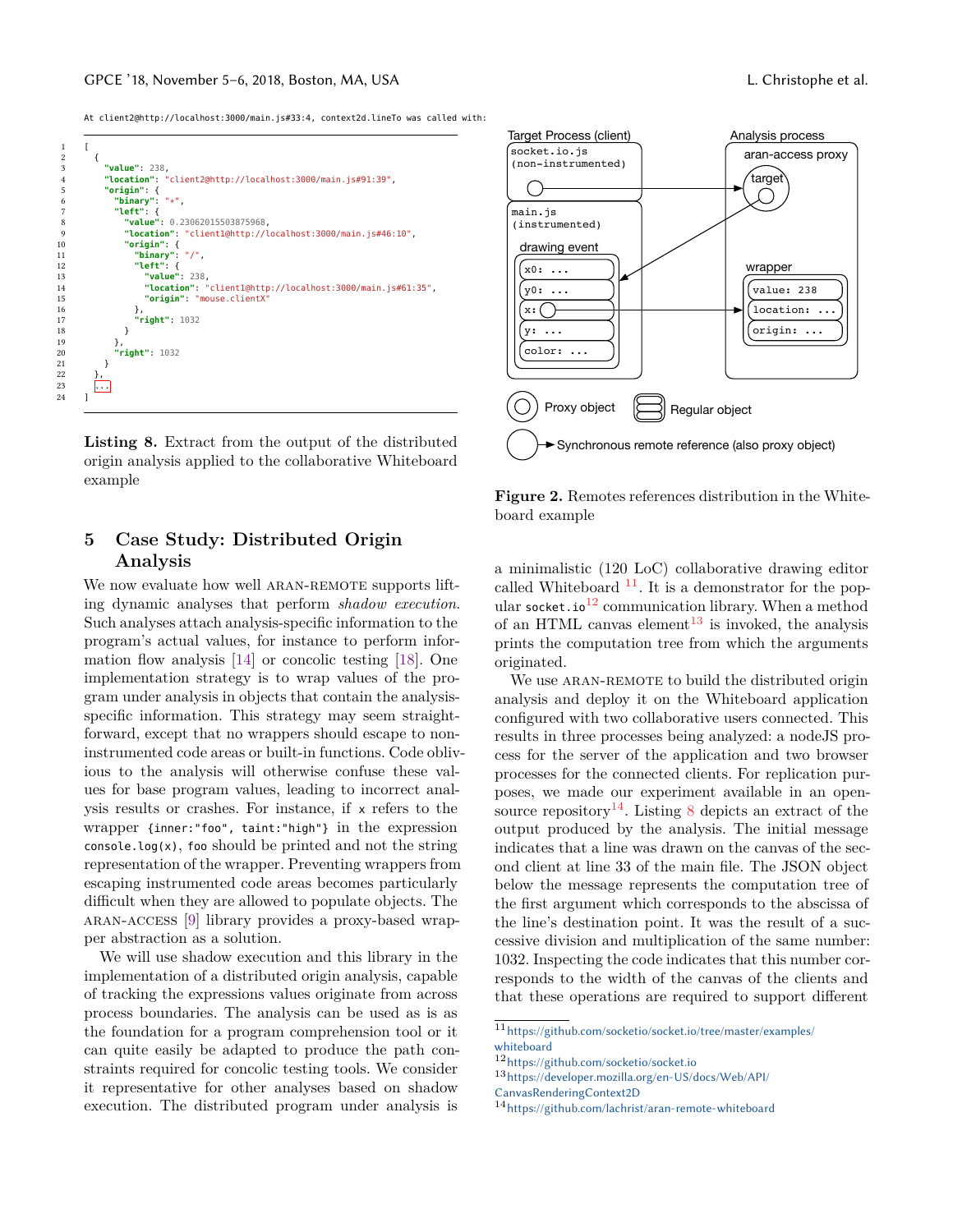<span id="page-10-1"></span>

**Figure 3.** Whiteboard app under analysis by our originof-value tracker

canvas sizes. The division happened in the first client at line 46 of the main file and the multiplication happened in the second client at line 91 of the same file. The most interesting part of this computation tree begins at line 12: it corresponds to accessing the clientX property of a mouse event<sup>[15](#page-10-0)</sup>. In short, our analysis was able to track a value originating from a click event on the first client all the way to its use in the drawing of a line on the second client.

Figure [2](#page-9-6) clarifies the use of remote references to the wrappers provided by the aran-access library in the analysis. When clientX is accessed from the mouse event, a wrapper object is created inside the analysis process. This wrapper is returned to the target process as a remote reference. After drawing its own line, the client assigns this value to an object which serializes the operation for drawing a line. In the original program, this object was passed directly to the SOCKET.IO library to make the other client draw the same line. However, in our analysis, SOCKET.IO is not instrumented and passing this object polluted by wrappers will result in incorrect analysis results. Rather, this object should be substituted by a cleaning-up proxy provided by ARANaccess. This analysis demonstrates that our approach is sufficiently generic and our implementation sufficiently mature to cope with the complex, reflection-heavy JavaScript library that ARAN-ACCESS is.

Note that the complexity of the situation described above is well hidden from the user. Our analysis is remarkably small with only 72 lines of code out of which only 8 are linked to distribution. These lines maintain a stack to preserve the origin of values as they are exchanged between processes through socket.io. By comparison, the same analysis written in aran-local requires 131 lines out of which 51 are concerns with maintaining distributed analysis state.

It is hard to quantify the performance overhead of our analysis on such an event-based program. We were able to use the program under analysis interactively, as shown in Figure [3,](#page-10-1) but the performance overhead made some lines jagged. A high performance overhead is to be expected for two reasons. First, whenever the socket. Io library accesses properties from a given remote reference, our approach may cause up to three sequential requests to be performed. Second, the ARANaccess library wraps almost every single JavaScript value. Remote references to these wrappers contribute to the high communication load between the analysis process and the target processes.

#### **5.1 Discussion of Limitations**

The main limitation of our approach to performing dynamic analysis of distributed programs, is the computational overhead incurred by the frequent communication between analysis process and the target processes under analysis. On larger programs, this overhead might accumulate and start causing timeout errors raised from the application under analysis or even the JavaScript runtime itself as these rely on event processing to be reasonably short.

In future work, we plan to mitigate the computational overhead incurred by the communication in general and our implementations of the communication protocols in particular. For instance, there is ample of room for optimization through a native  $C++$  addon for the node JS implementation of the synchronous communication. In general, the communication load can be reduced significantly by letting analysis developers determine which of the intercepted operations should be handled locally and which should be forwarded to the remote analysis process. Developers can already steer this through the pointcut-like static API of the underlying instrumentation platform, but a dynamic API might enable them to be more selective.

The second limitation we discuss is not inherent to the architecture we propose for distributed dynamic analyses, but to the distributed communication abstractions provided by the supporting platform and their handling of network disconnections. When an analysis process or one of of the target processes disconnects, developers are expected to handle the failures stemming from accessing their remote references. Automatic reconnections might help analysis developers recover from these failures. However, they are not expected to be frequent in the development setting for which the analyses are intended.

<span id="page-10-0"></span><sup>15</sup><https://developer.mozilla.org/en-US/docs/Web/API/MouseEvent>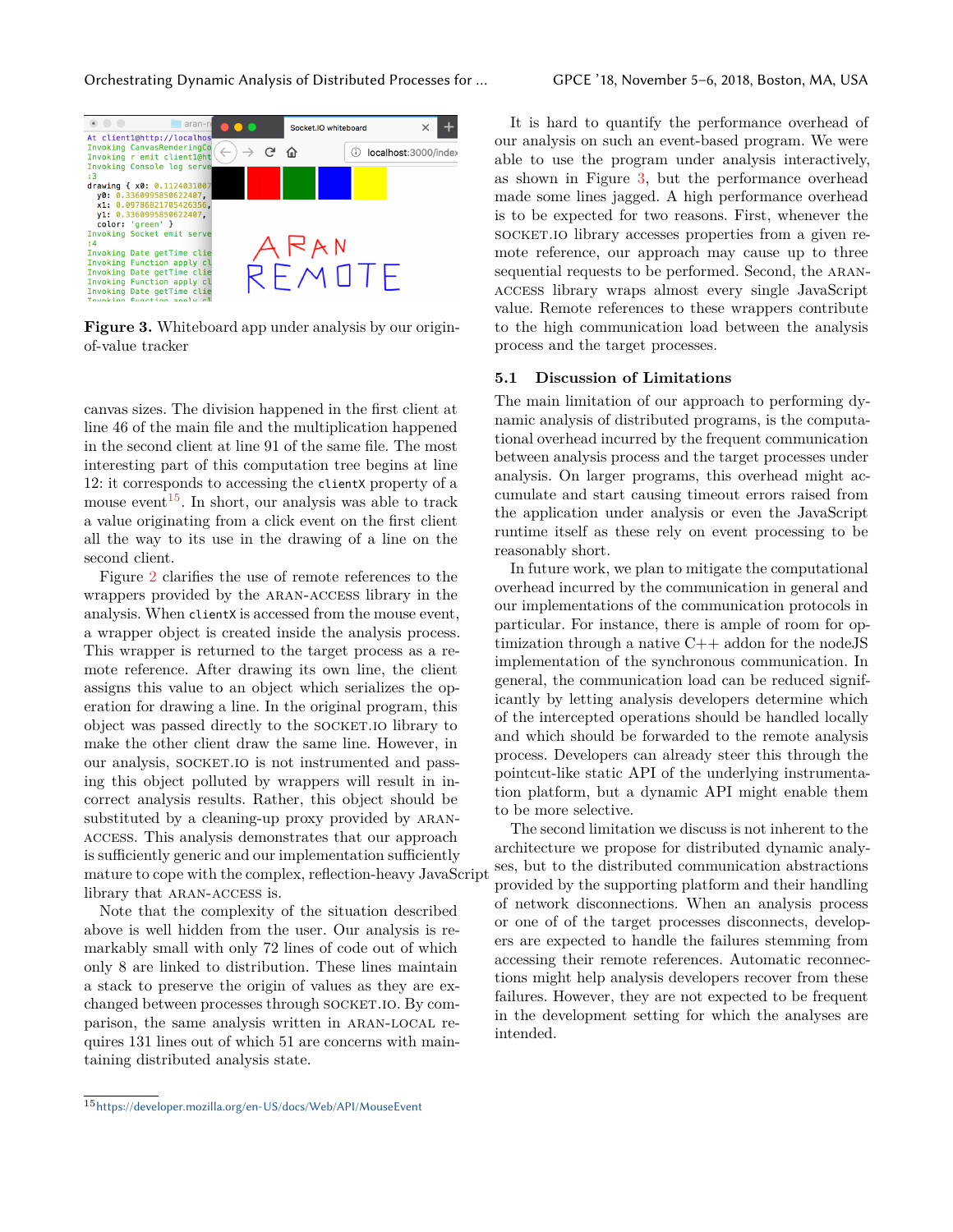## <span id="page-11-4"></span>**6 Related Work**

In this section, we survey the closest related work. We refer the reader to [\[2](#page-11-3)] and [[4\]](#page-11-6) for a comprehensive review of the literature on dynamic program analysis.

The most widespread platforms for building dynamic analyses are probably binary instrumentation platforms such as VALGRIND  $[13]$  $[13]$  and PIN  $[11]$  $[11]$  $[11]$ . Binary instrumentation is possible in JavaScript but it must rely on a modified runtime as JavaScript is not a compiled language. Such an approach gave rise to several symbolic execution engines  $[10, 17]$  $[10, 17]$  $[10, 17]$  $[10, 17]$ . For instance, KUDZU  $[17]$  is specially geared toward supporting complex string constraints and relies on a modified browser to record the bytecode operations performed during the execution of the page. The trace is then replayed postmortem with an adhoc symbolic execution engine. It would be interesting to compare a general-purpose bytecode instrumentation framework for JavaScript to our approach, but we are not aware of such framework.

Instead, several source code instrumentation platforms such as aran [[9\]](#page-12-6) and Jalangi [[19\]](#page-12-7) have been proposed to serve as infrastructure for building dynamic analyses for JavaScript applications. These platforms have been proven successful in building a wide variety of dynamic analysis tools targeting single-process programs ranging from lightweight detection of bad code practices [[8\]](#page-12-4) to heavyweight tools such as shadow execution [[9\]](#page-12-6) or multi-path concolic testing [\[20](#page-12-16)]. However, they offer no dedicated support for analysis developers of adapting their analysis to distributed JavaScript programs. Maintaining the expressive power of these platforms while reducing the accidental complexity of maintaining distributed analysis state is the main focus of this paper.

NODEPROF [[22\]](#page-12-8) is an effort to provide the same expressiveness as state-of-the-art JavaScript source code instrumenters but achieve a lower performance overhead by relying on a modified nodeJS engine. In our approach, we made the explicit design decision to rely on source code instrumentation for applicability reasons. Moreover, NODEPROF does not offer any dedicated support toward building dynamic analysis for distributed systems.

In the literature, dynamic analyses for distributed programs have predominantly taken the form of monitors and tracers (e.g., [[3,](#page-11-7) [6](#page-11-8), [21](#page-12-17), [25\]](#page-12-18)). For instance, DAPPER [\[21](#page-12-17)] can trace the communication within largescale distributed programs by instrumenting some key libraries. DAPPER has been used by Google developers for program comprehension and for identifying per-formance issues. Of particular interest is SAHAND [[1\]](#page-11-0), which aims at helping web developers understand fullstack JavaScript programs. Unfortunately, the traces

generated by these analyses do not capture sufficient information for precise post-mortem reasoning about information flow [\[14](#page-12-11)] (i.e., taint analysis) nor for concolic testing [\[18](#page-12-12)]. To the best of our knowledge, our platform architecture is the first capable of enabling various heavyweight dynamic analyses with dedicated support for distributed programs.

## <span id="page-11-5"></span>**7 Conclusion**

We presented a new approach to building dynamic analyses for distributed JavaScript programs. The approach advocates maintaining distributed analysis state in a centralized analysis process which is communicated with from the processes under analysis. We support this approach with an open-source dynamic analysis platform that provides domain-specific communication abstractions to this end. We evaluated the approach through a case study in which we built a dynamic analysis that tracks the origin of values. The implementation is a mere 72 lines long, yet manages to track the origin of values across process boundaries. Or approach can support a wide variety of dynamic analyses for distributed programs, but comes at the cost of a computational overhead incurred by the communication between analysis process and processes under analysis.

#### **References**

- <span id="page-11-0"></span>[1] Saba Alimadadi, Ali Mesbah, and Karthik Pattabiraman. 2016. Understanding Asynchronous Interactions in Full-stack JavaScript. In *Proceedings of the 38th International Conference on Software Engineering (ICSE16)*.
- <span id="page-11-3"></span>[2] Esben Andreasen, Liang Gong, Anders Møller, Michael Pradel, Marija Selakovic, Koushik Sen, and Cristian-Alexandru Staicu. 2017. A Survey of Dynamic Analysis and Test Generation for JavaScript. *ACM Computing Surveys (CSUR)* 50, 5 (2017).
- <span id="page-11-7"></span>[3] Paul Barham, Rebecca Isaacs, Richard Mortier, and Dushyanth Narayanan. 2003. Magpie: Online Modelling and Performance-aware Systems.. In *HotOS*. 85–90.
- <span id="page-11-6"></span>[4] Bas Cornelissen, Andy Zaidman, Arie Van Deursen, Leon Moonen, and Rainer Koschke. 2009. A systematic survey of program comprehension through dynamic analysis. *IEEE Transactions on Software Engineering* 35, 5 (2009), 684– 702.
- <span id="page-11-2"></span>[5] Monika Dhok, Murali Krishna Ramanathan, and Nishant Sinha. 2016. Type-aware Concolic Testing of JavaScript Programs. In *Proceedings of the 38th International Conference on Software Engineering (ICSE16)*. 168–179.
- <span id="page-11-8"></span>[6] Rodrigo Fonseca, George Porter, Randy H Katz, Scott Shenker, and Ion Stoica. 2007. X-trace: A pervasive network tracing framework. In *Proceedings of the 4th USENIX conference on Networked systems design & implementation*. USENIX Association, 20–20.
- <span id="page-11-1"></span>[7] Liang Gong, Michael Pradel, and Koushik Sen. 2015. JIT-Prof: Pinpointing JIT-unfriendly JavaScript Code. In *Proceedings of the 2015 10th Joint Meeting on Foundations of Software Engineering (FSE15)*.